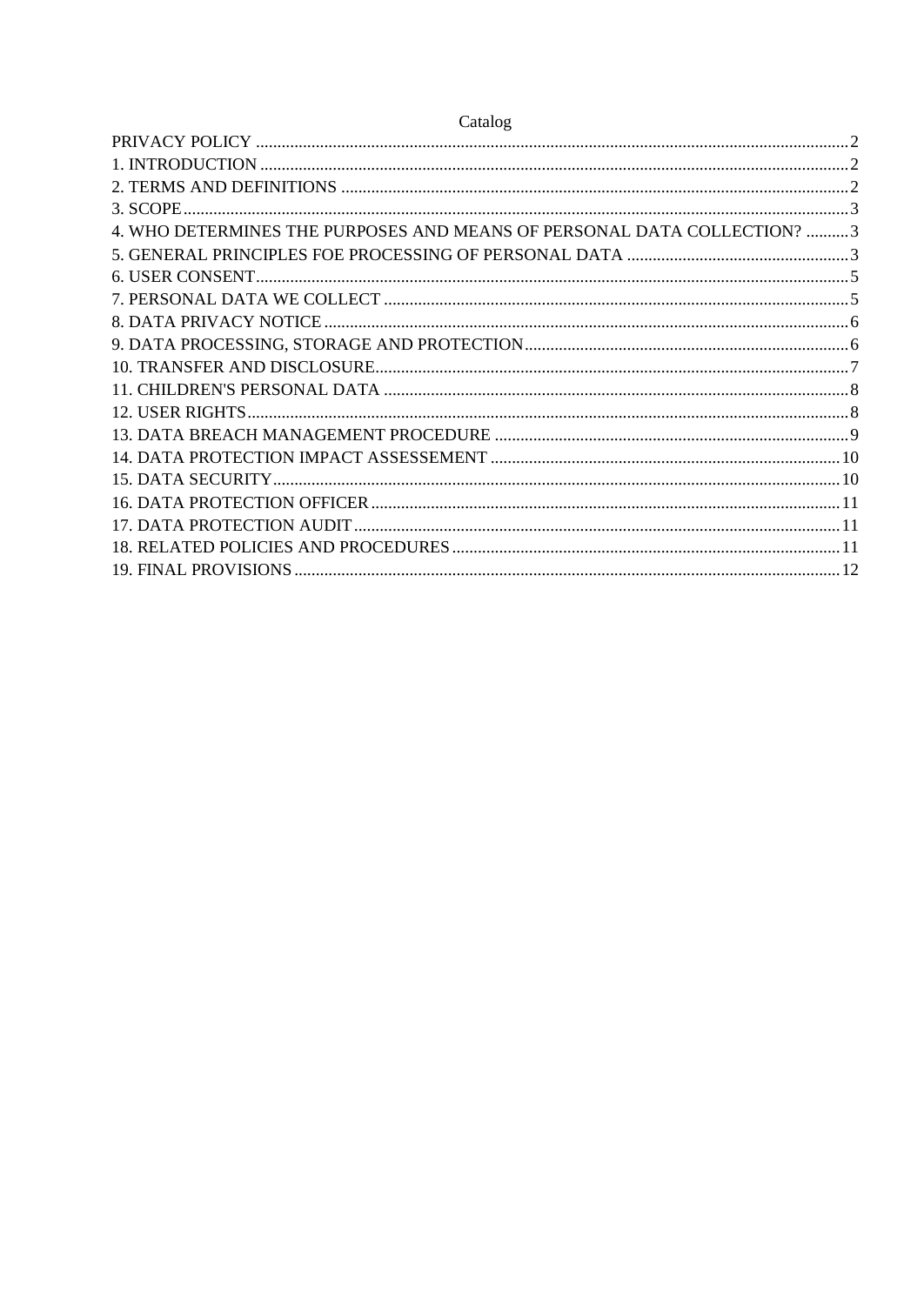# **PRIVACY POLICY**

### <span id="page-1-1"></span><span id="page-1-0"></span>1. INTRODUCTION

As part of our operations, the Organiser (see definition section below) collects and processes certain types of information (such as email address, name, telephone numbers, address etc.) of individuals that makes them easily identifiable. These individuals include Users (see definition section below).

Maintaining the User's trust and confidence requires that Users do not suffer negative consequences/effects as a result of providing the Organiser with their Personal Data. To this end, the Organiser is firmly committed to complying with applicable data protection laws, regulations, rules and principles to ensure security of Personal Data handled by the Organiser. This Data Privacy & Protection Policy ("Policy") describes the minimum standards that must be strictly adhered to regarding the collection, storage, use and disclosure of Personal Data and indicates that the Organiser is dedicated to processing the Personal Data it receives or processes with absolute confidentiality and security.

This Policy applies to all forms of systems, operations and processes within the Oganisers environment that involve the collection, storage, use, transmission and disposal of Personal Data.

Failure to comply with the data protection rules and guiding principles set out in the Nigeria Data Protection Regulations 2019 (NDPR) as well as those set out in this Policy is a material violation of the Organser's policies.

## <span id="page-1-2"></span>2. TERMS AND DEFINITIONS

1.1. For the purposes hereof, the following terms and definitions are used:

**"You (User)"** any individual who has signed up for the Lottery, has reached the age of legal capacity to enter agreements in the form of our Terms of Service in accordance with the legislation of the country of their citizenship.

**"Lottery"** a game involving the conclusion of oral or written contracts, under each of which one party (lottery organizer) undertakes to transfer to the other party (to each of the owners of the lottery ticket or to the one who made the lottery bet) a certain amount of money or a property winning in the event that the lottery ticket or lottery bet wins, and the other party is obliged to pay a certain amount of money for the lottery ticket or lottery bet, regardless of whether the win falls on it or not, and the falling of which is random (cannot be specially arranged by anyone).

**"We (Organizer)"** WOW LOTTO LIMITED (hereinafter - the Organizer)

**''Consent''** means any freely given, specific, informed and unambiguous indication of the User's wishes by which he or she, through a statement or a clear affirmative action, signifies agreement to the processing of Personal Data relating to him or her.

**"Database"** means a collection of data organized in a manner that allows access, retrieval, deletion and processing of that data; it includes but not limited to structured, unstructured, cached and file system type Databases.

**"Data Processor"** means a person or organization that processes Personal Data on behalf and on instructions of the Organiser.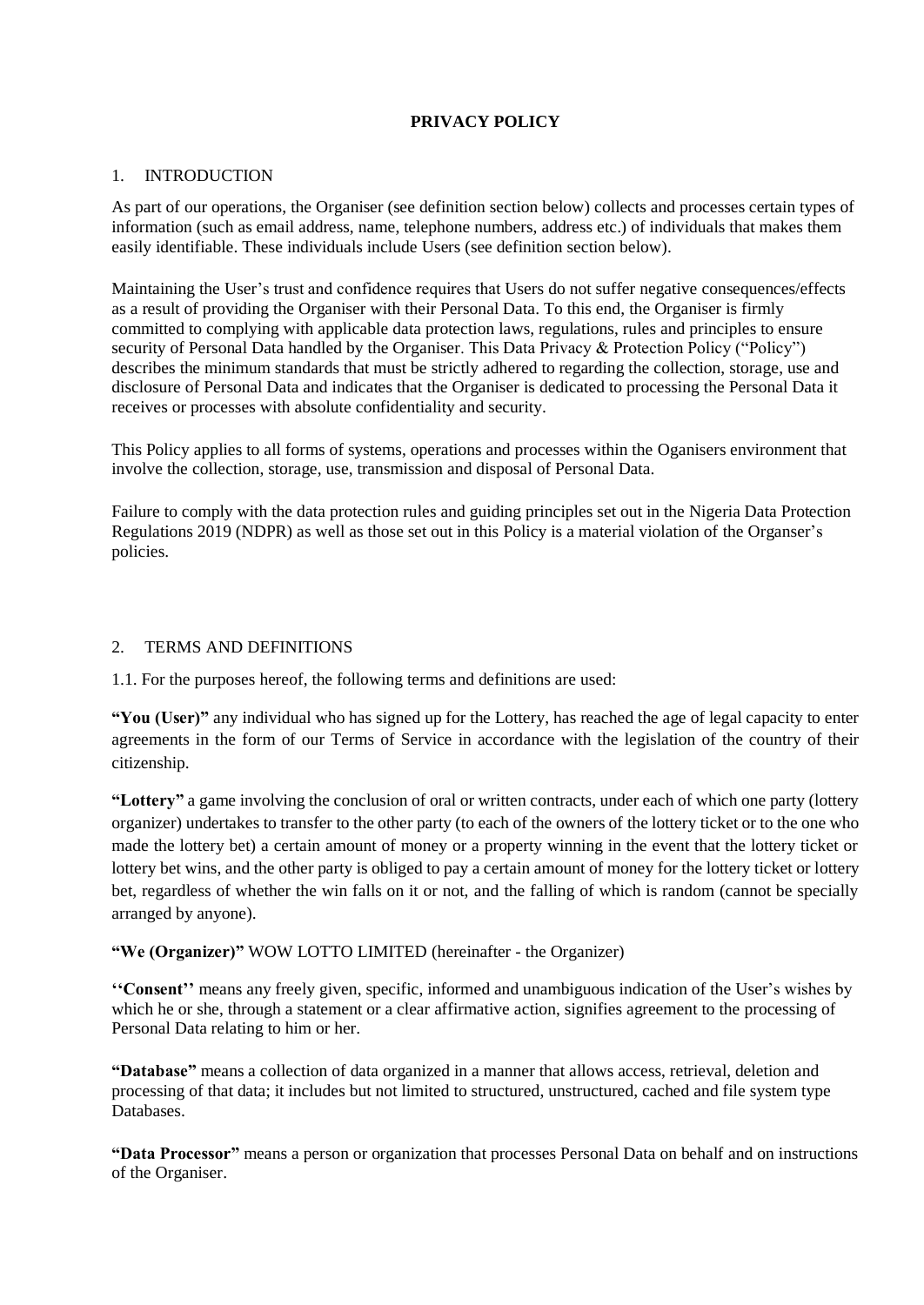**"DPCO"** means an organization registered by NITDA to provide data protection audit, compliance and training services to public and private organizations who process Personal Data in Nigeria.

**"NDPR"** means the Nigerian Data Protection Regulation, 2019.

**"Personal Data"** means any information relating to an identified or identifiable natural person ('User'); an identifiable natural person is one who can be identified, directly or indirectly, in particular by reference to an identifier such as a name, an identification number, location data, an online identifier or to one or more factors specific to the physical, physiological, genetic, mental, economic, cultural or social identity of that natural person; It can be anything from a name, address, a photo, an email address, bank details, posts on social networking websites, medical information, and other unique identifier such as but not limited to MAC address, IP address, IMEI number, IMSI number, SIM, Personal Identifiable Information (PII) and others.

## <span id="page-2-0"></span>3. SCOPE

3.1. This Policy shall govern any interaction between Organizer and users related to personal data when using the Lottery.

3.2. This Policy neither governs nor determines the rights and obligations of third parties. It also does not apply to third-party applications or software available to users for integration with the Lottery.

3.3. Please do not use the Lottery if you do not agree with the provisions and scope hereof.

### <span id="page-2-1"></span>4. WHO DETERMINES THE PURPOSES AND MEANS OF PERSONAL DATA COLLECTION?

4.1. The purposes and means of how your personal data are collected in this Lottery are determined by the following legal entity:

### WOW LOTTO LIMITED

D-U-N-S number: none

Address: N0 17, NUN STREET, MAITAMA, ABUJA, FCT 927001 , ABUJA, FCT, NIGERIA

Website: https://wowlotto.ng/

Phone: 0913 48 00 224

### <span id="page-2-2"></span>5. GENERAL PRINCIPLES FOR PROCESSING OF PERSONAL DATA

The Organiser is committed to maintaining the principles in the NDPR regarding the processing of Personal Data.

To demonstrate this commitment as well as our aim of creating a positive privacy culture within the Organiser, the Organiser adheres to the following basic principles relating to the processing of Personal Data:

### **5.1 Lawfulness, Fairness and Transparency**

Personal Data must be processed lawfully, fairly and in a transparent manner at all times. This implies that Personal Data collected and processed by or on behalf of the Organiser must be in accordance with the specific, legitimate and lawful purpose consented to by the User, save where the processing is otherwise allowed by law or within other legal grounds recognized in the NDPR.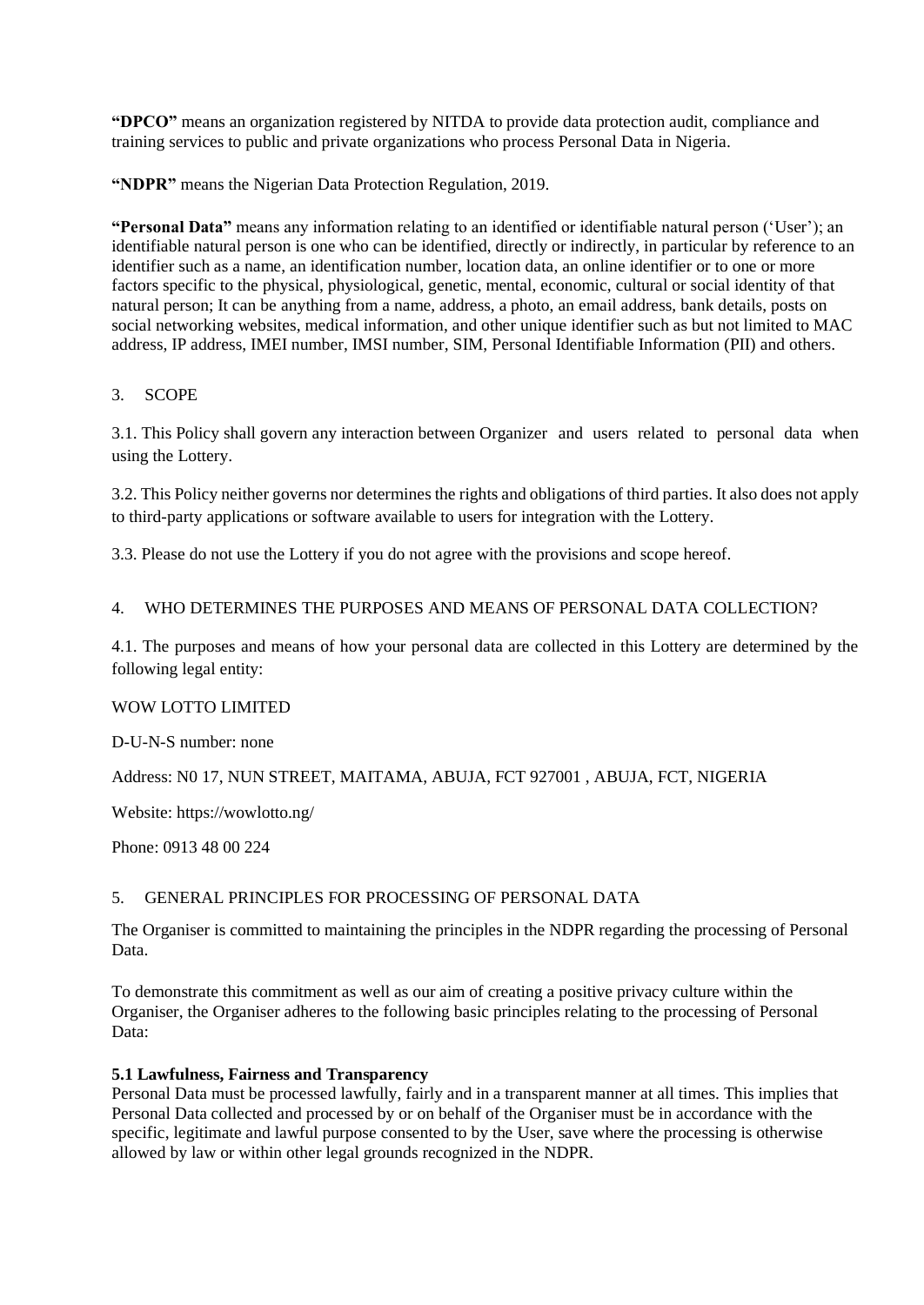### **5.2 Data Accuracy**

Personal Data must be accurate and kept up-to-date. In this regard, the Organiser:

a) shall ensure that any data it collects and/or processes is accurate and not misleading in a way that could be harmful to the User;

b) will make efforts to keep Personal Data updated where reasonable and applicable; and

c) will make timely efforts to correct or erase Personal Data when inaccuracies are discovered.

#### **5.3 Purpose Limitation**

the Organiser collects Personal Data only for the purposes identified in the appropriate the Organiser Privacy Notice or any other relevant document or based on any other non – written communication (where applicable), provided to the User and for which Consent has been obtained. Such Personal Data cannot be reused for another purpose that is incompatible with the original purpose, except a new Consent is obtained.

#### **5.4 Data Minimization**

**5.4.1** the Organiser limits Personal Data collection and usage to data that is relevant, adequate, and absolutely necessary for carrying out the purpose for which the data is processed.

**5.4.2** the Organiser will evaluate whether and to what extent the processing of personal data is necessary and where the purpose allows, anonymized data must be used.

#### **5.5 Integrity and Confidentiality**

**5.5.1** the Organiser shall establish adequate controls in order to protect the integrity and confidentiality of Personal Data, both in digital and physical format and to prevent personal data from being accidentally or deliberately compromised.

**5.5.2** Personal data of Users must be protected from unauthorized viewing or access and from unauthorized changes to ensure that it is reliable and correct.

**5.5.3** Any personal data processing undertaken by an employee who has not been authorized to carry such out as part of their legitimate duties is un-authorized.

### **5.6 Personal Data Retention**

**5.6.1** All personal information shall be retained, stored and destroyed by the Organiser in line with relevant Legislative and Regulatory Guidelines. For all Personal Data and records obtained, used and stored within the Organiser, the Organiser shall perform periodical reviews of the data retained to confirm the accuracy, purpose, validity and requirement to retain.

**5.6.2** To the extent permitted by applicable laws and without prejudice to the Organiser's Retention Policy, the length of storage of Personal Data shall, amongst other things, be determined by:

(a) the contract terms agreed between the Organiser and the User or as long as it is needed for the purpose for which it was obtained; or

(b) whether the transaction or relationship has statutory implication or a required retention period; or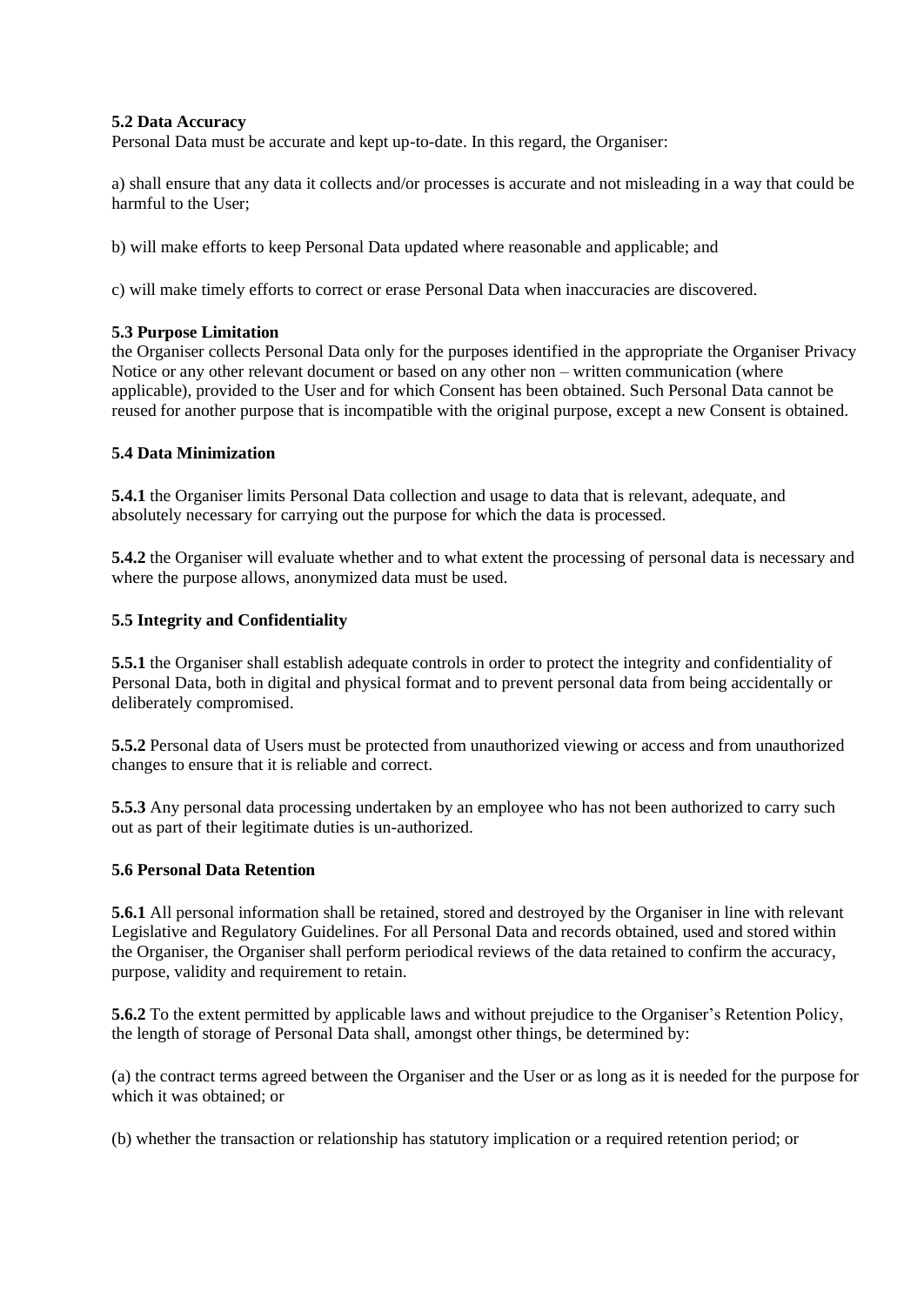(c) an express request for deletion by the User; except where such User is under an investigation or under a subsisting contract which may require further processing or where the data relates to criminal records; or

(d) whether the Organiser has another lawful basis for retaining that information beyond the period for which it is necessary to serve the original purpose.

Notwithstanding the foregoing and pursuant to the NDPR, the Organiser shall be entitled to retain and process Personal Data for archiving, scientific research, historical research or statistical purposes for public interest.

**5.6.3** the Organiser would forthwith delete Personal Data in the Organiser's possession where such Personal Data is no longer required by the Organiser or in line with the Organiser's Retention Policy, provided no law or regulation being in force requires the Organiser to retain such Personal Data.

### **3.7** Accountability

**3.7.1** the Organiser demonstrates accountability in line with the NDPR obligations by monitoring and continuously improving data privacy practices within the Organiser.

#### <span id="page-4-0"></span>6. USER CONSENT

Where processing of Personal Data is based on consent, the Organiser shall obtain the requisite consent of Users at the time of collection of Personal Data. In this regard, the Organiser will ensure:

a) that the specific purpose of collection is made known to the User and the Consent is requested in a clear and plain language;

b) that the Consent is freely given by the User and obtained without fraud, coercion or undue influence;

c) that the Consent is sufficiently distinct from other matters to which the User has agreed;

d) that the Consent is explicitly provided in an affirmative manner;

e) that Consent is obtained for each purpose of Personal Data collection and processing; and f) that it is clearly communicated to and understood by Users that they can update, manage or withdraw their Consent at any time.

### **6.1 Valid Consent**

**6.1.1** For Consent to be valid, it must be given voluntarily by an appropriately informed User. In line with regulatory requirements, Consent cannot be implied. Silence, pre-ticked boxes or inactivity does not constitute Consent under the NDPR.

**6.1.2** Consent in respect of Sensitive Personal Data must be explicit. A tick of the box would not suffice.

# <span id="page-4-1"></span>7. PERSONAL DATA WE COLLECT

**7.1.** We will only collect and use your Personal data if we have obtained your prior consent or have a lawful and legitimate interest to do so. You are at liberty to withdraw your consent at any time by contacting the Data Protection Officer at support@wowlotto.ng.

7.2 Personal data is any information that could enable direct or indirect identification of a person (e.g., their name, passport details, online identifier, etc.).

7.3. In accordance herewith, personal data may be collected both directly and indirectly.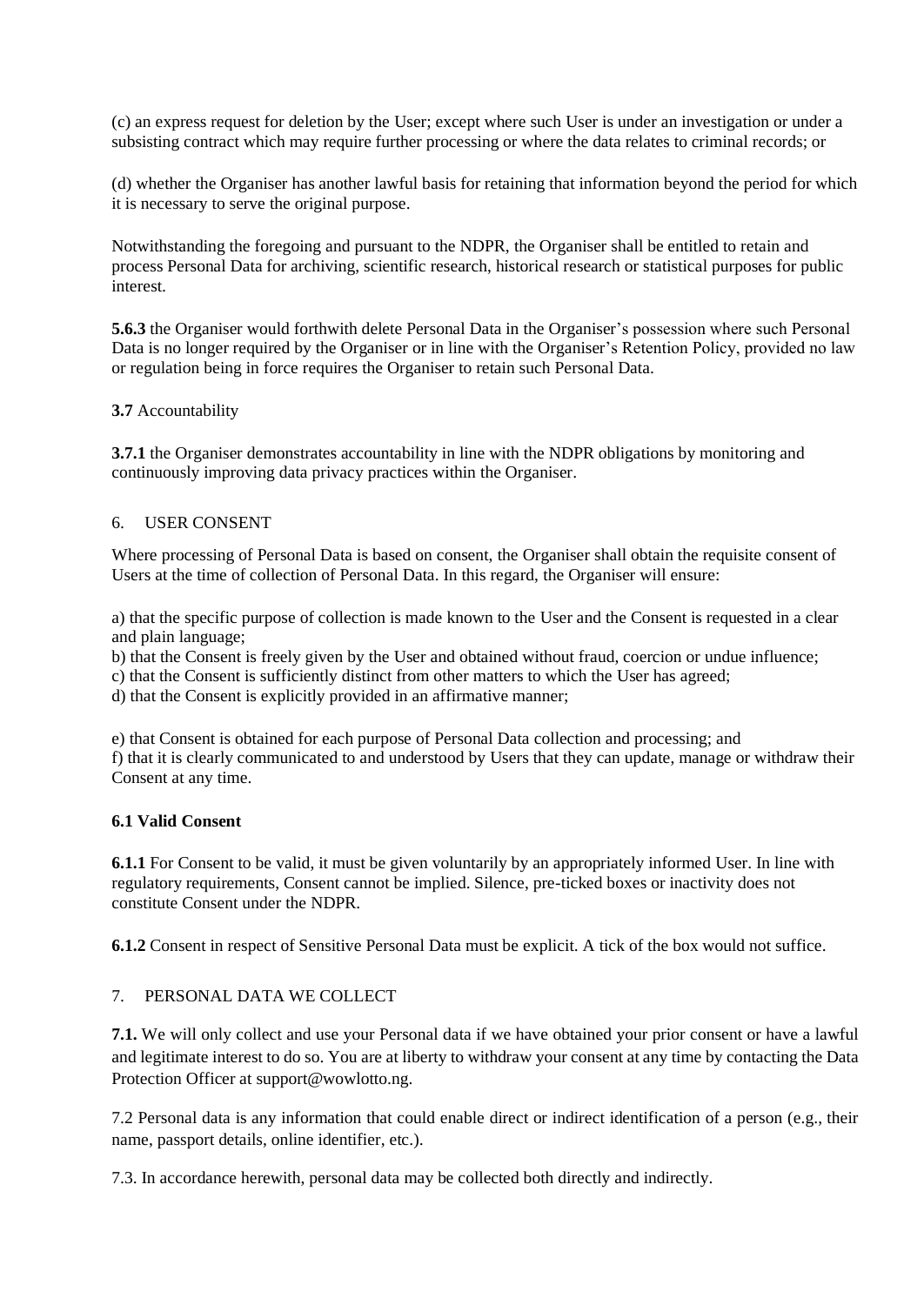Personal data is collected directly when you provide them voluntarily, e.g. when signing up for the Subsystem. You may agree to or refuse the said collection, processing and storage of your personal data.

Indirect collection of personal data may occur automatically when accessing the Subsystem, including through cookies.

7.4. We collect the required minimum of your personal data for the purposes hereof:

## (1) **accounting data** (login, email address, phone number);

(2) **contact details** (email address, phone number).

## <span id="page-5-0"></span>8. DATA PRIVACY NOTICE

**8.1** the Organiser considers Personal Data as confidential and as such must be adequately protected from unauthorized use and/or disclosure. the Organiser will ensure that the Users are provided with adequate information regarding the use of their Personal Data as well as acquire their respective Consent, where necessary.

**8.2** the Organiser shall display a simple and conspicuous notice (Privacy Notice) on any medium through which Personal Data is being collected or processed. The following information must be considered for inclusion in the Privacy Notice, as appropriate in distinct circumstances in order to ensure fair and transparent processing:

a) Description of collectible Personal Data

b) Purposes for which Personal Data is collected, used and disclosed

- c) What constitutes User's Consent
- d) Purpose for the collection of Personal Data

e) The technical methods used to collect and store the information

f) Available remedies in the event of violation of the Policy and the timeframe for remedy.

g) Adequate information in order to initiate the process of exercising their privacy rights, such as access to, rectification and deletion of Personal Data,

### <span id="page-5-1"></span>9. DATA PROCESSING, STORAGE AND PROTECTION

9.1. "Processing" is understood as at least one of the following: storage, modification, retrieval, disclosure, structuring, use, destruction as well as any other action with respect to your personal data.

9.2. We process your personal data for the following purposes only:

(1) **to provide access to the Lottery**. We collect and process your personal data so that you can use the Lottery;

(2) **communication**. We collect and process your contact details for communication related to support matters;

(3) **analytics.** We collect and process your personal data to understand the effectiveness of the Lottery, its website and mobile applications;

(4) **product personalization.** We collect and process your personal data to customize what you see on the website and mobile applications.

9.3. Subject to data anonymisation, your personal data may be used by Organizer for any other purposes.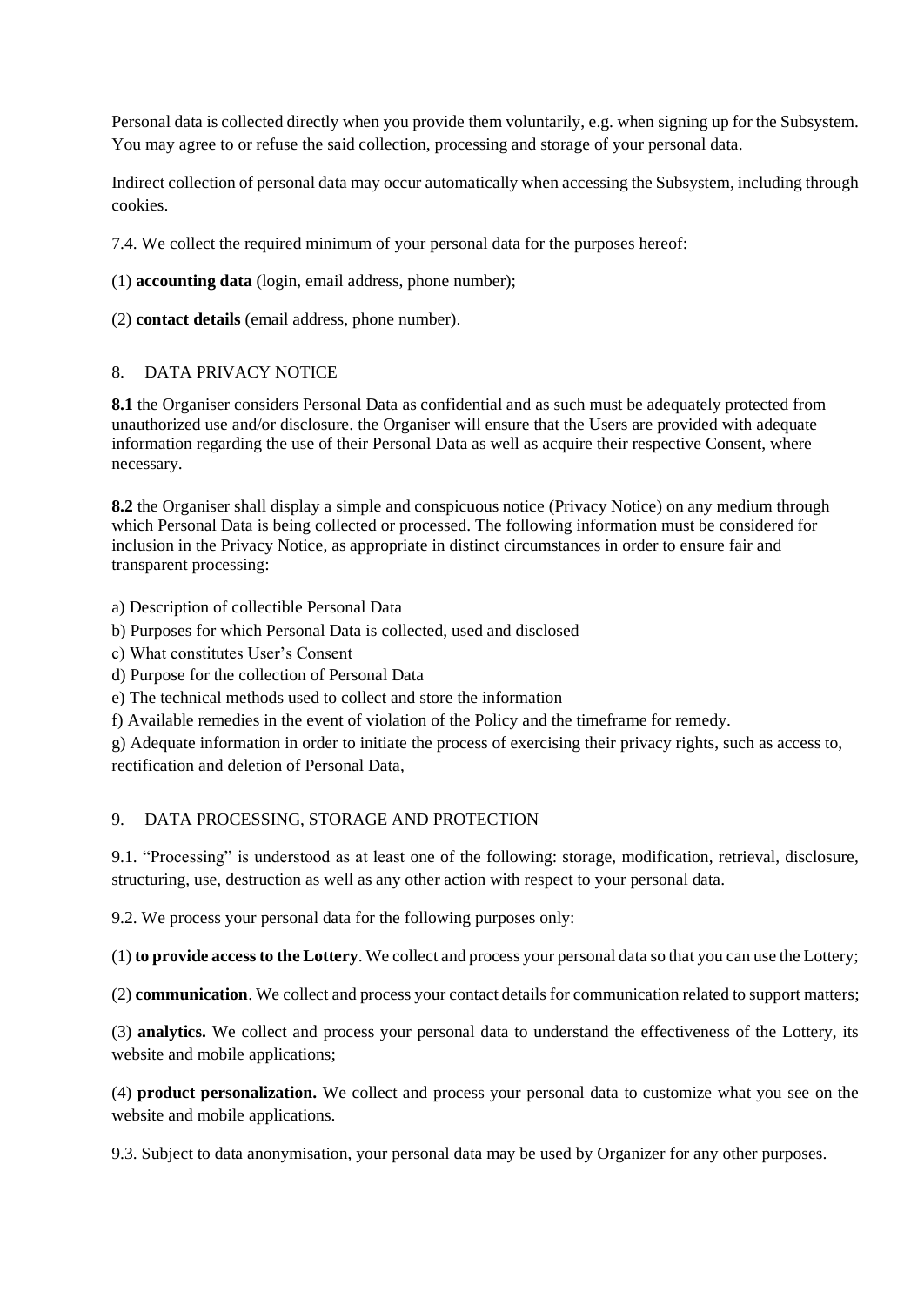9.4. Neither we nor our partners use automated means for personal data processing.

9.5. Your personal data will be stored on the servers of our counterparties. We undertake that all our contractors comply with our security requirements for personal data protection and they shall not use your personal data for any purpose other than as indicated in this Policy. Employees of Organizer shall also take all necessary organisational, legal and technical measures available to us for protection of your personal data. Users of the Subsystem shall also be responsible to the maximum possible extent for the provision of accurate account details, keeping passwords and any other information required for authorisation confidential and its protection from unauthorised access by third parties.

9.6. The personal data we collect will be stored for as long as it is necessary to ensure your participation in the Lottery and later for as long as it is necessary for maintaining information records and ensuring information security. Thereafter, we will store your personal data to ensure compliance with our legal obligations and arrangements as well as for dispute resolution.

9.7. Any personal data collected and processed hereunder shall be properly protected unless:

- (1) you consent to their disclosure;
- (2) such personal data is anonymised;
- (3) such personal data is subject to disclosure under the applicable law.

9.8. We also guarantee that your personal data shall be used only for the purposes and time set hereunder and our employees and counterparties are aware of the security and privacy recommendations and shall comply with them.

9.9. We will do our best to keep your personal data protected by limiting the number of people who have access to your personal data, running regular scans to identify threats and using anti-virus software and traffic filtering for our servers that store personal data. However, despite any possible measures taken on our part, we cannot guarantee full protection of the Lottery against information security risks.

### <span id="page-6-0"></span>10. TRANSFER AND DISCLOSURE

### **10.1 Third Party Processor within Nigeria**

the Organiser may engage the services of third parties in order to process the Personal Data of User collected by the Organiser. The processing by such third parties shall be governed by a written contract with the Organiser to ensure adequate protection and security measures are put in place by the third party for the protection of Personal Data in accordance with the terms of this Policy and the NDPR.

### 10.2 Transfer of Personal Data to Foreign Country

10.2.1 Where Personal Data is to be transferred to a country outside Nigeria, the Organiser shall put adequate measures in place to ensure the security of such Personal Data. In particular, the Organiser shall, among other things, conduct a detailed assessment of whether the said country is on the National Information Technology Development Agency (NITDA) White List of Countries with adequate data protection laws.

**10.2.2** Transfer of Personal Data out of Nigeria would be in accordance with the provisions of the NDPR. the Organiser will therefore only transfer Personal Data out of Nigeria on one of the following conditions:

a. The consent of the User has been obtained;

b. The transfer is necessary for the performance of a contract between the Organiser and the User or implementation of pre-contractual measures taken at the User's request;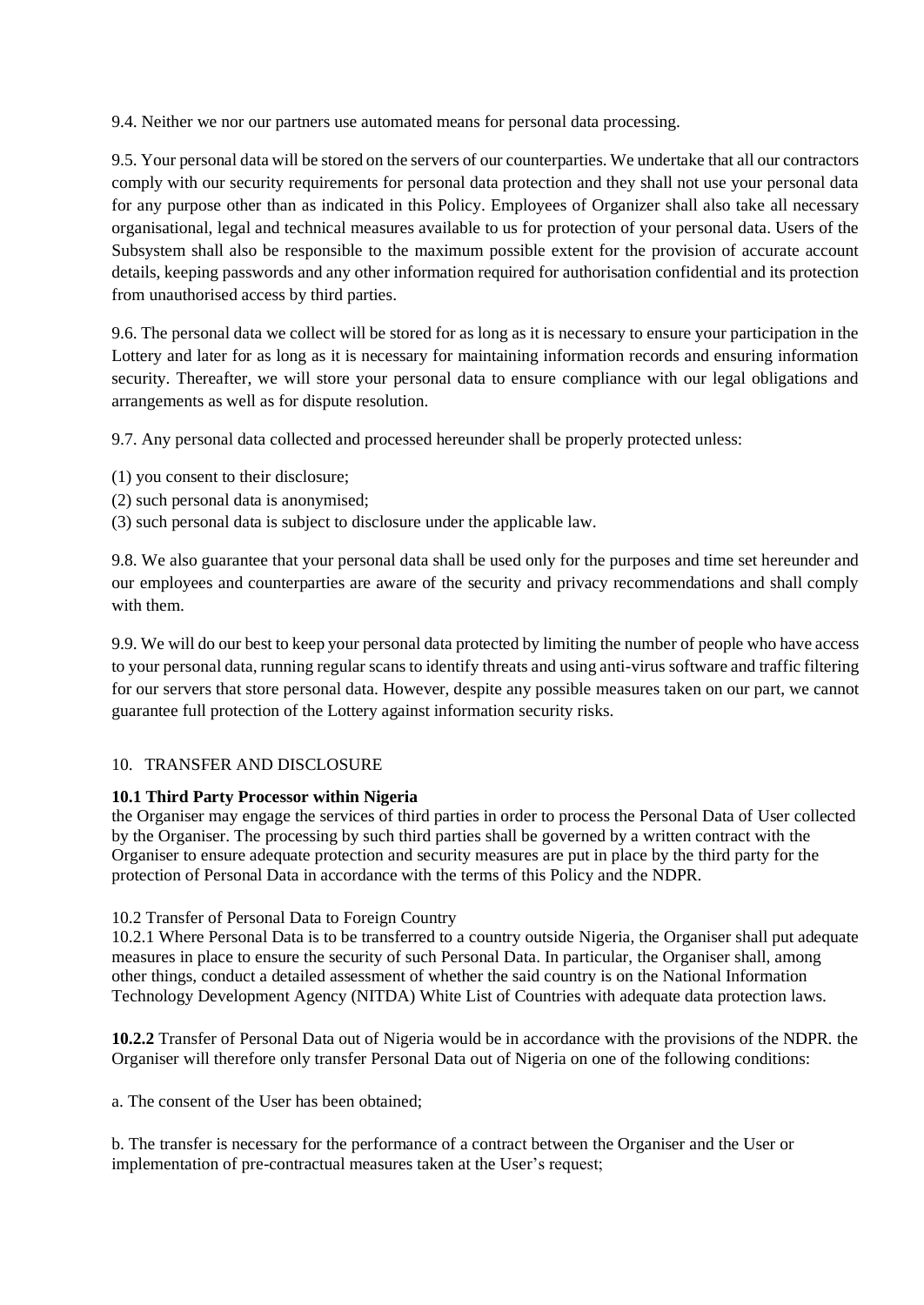c. The transfer is necessary to conclude a contract between the Organiser and a third party in the interest of the User the Organiser;

d. The transfer is necessary for reason of public interest

e. The transfer is for the establishment, exercise or defence of legal claims

f. The transfer is necessary in order to protect the vital interests of the User or other persons, where the User is physically or legally incapable of giving consent.

Provided, in all circumstances, that the User has been manifestly made to understand through clear warnings of the specific principle(s) of data protection that are likely to be violated in the event of transfer to a third country, this proviso shall not apply to any instance where the User is answerable in duly established legal action for any civil or criminal claim in a third country.

the Organiser will take all necessary steps to ensure that the Personal Data is transmitted in a safe and secure manner. Details of the protection given to your information when it is transferred outside Nigeria shall be provided to you upon request.

**10.2.3** Where the recipient country is not on the White List and none of the conditions stipulated in Section 7.2.2 of this Policy is met, the Organiser will engage with NITDA and the Office of the Honourable Attorney General of the Federation (HAGF) for approval with respect to such transfer.

## <span id="page-7-0"></span>11. CHILDREN'S PERSONAL DATA

11.1. To the extent to which it is not prohibited by the applicable law, we do not authorise the use of our Lottery by individuals who have not reached the age of legal capacity to enter agreements such as our Terms of Service in accordance with the legislation of the country of their citizenship. We do not collect and process (at least knowingly) their personal data without the consent of their legal representatives.

### <span id="page-7-1"></span>12. USER RIGHTS

12.1. The rights of users related to the collection and processing of personal data shall be determined in accordance with the applicable law.

12.2. In accordance by this Instruction and the legislation of the Federal Republic of Nigeria you may:

### (1) **access your personal data**;

(2) **rectify personal data** if necessary;

(3) **erase your personal data**. If you withdraw your consent, you may also request the deletion of all your personal data from us. However, in this case, we may continue processing your personal data if required by applicable law and (or) any other legal obligations assumed by us;

(4) **restrict the processing of your personal data** in cases where: you dispute the accuracy of the personal data collected (for the period necessary to confirm the validity of such personal data); you claim to restrict illegal processing; you need your personal data for settlement of your legal dispute provided that we no longer need your personal data for the purposes specified herein; or you wait for the evidence that our legal grounds for personal data processing prevail over yours;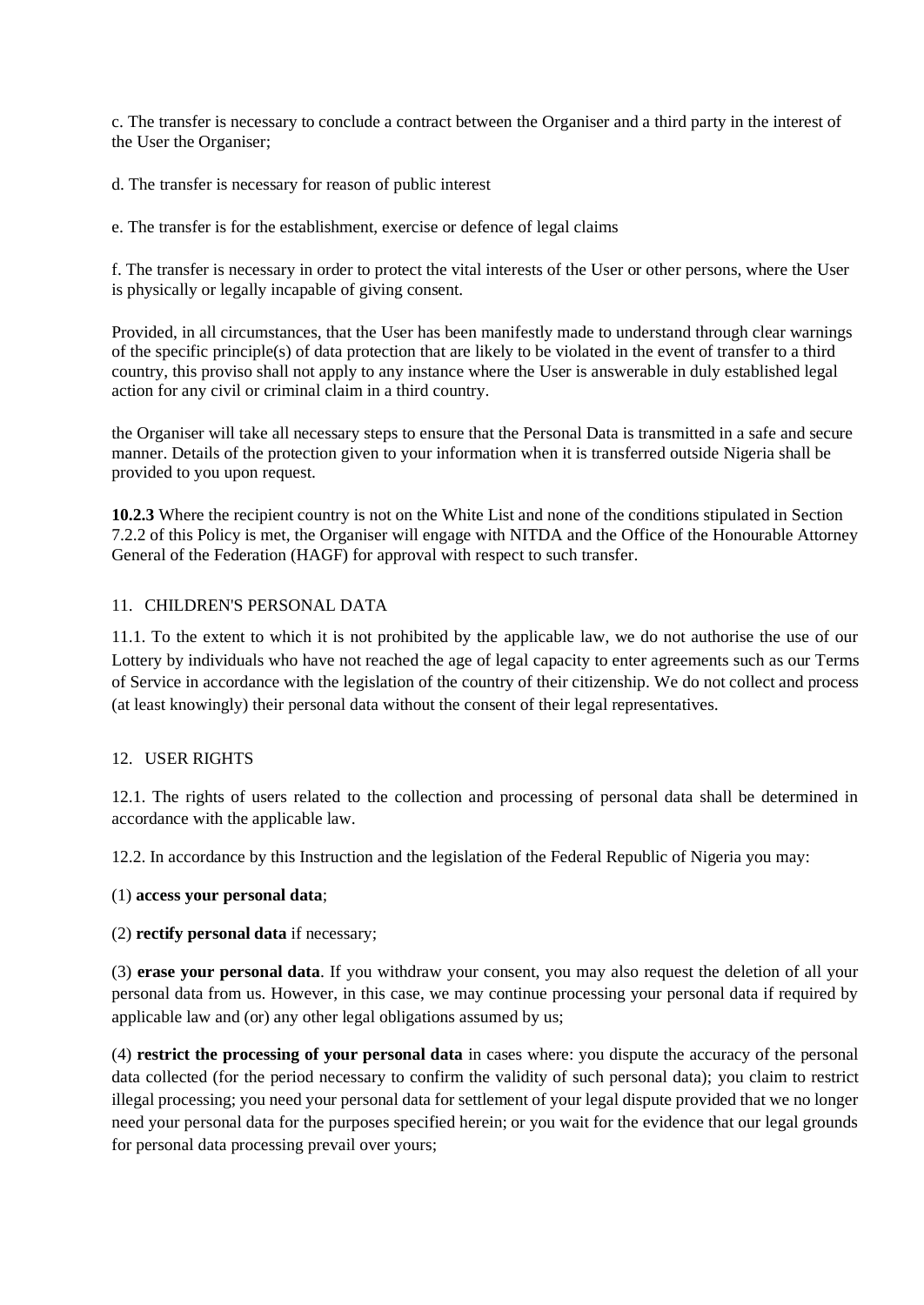(5) **receive your personal data** in structured (common machine-readable) format and transfer them to another party who determines the purposes and means of processing where technically feasible;

(6) **object to the processing of your personal data** regarding sufficient legal grounds for such processing. However, we may reject your objection to processing if we have sufficient evidence that our legal grounds for the processing prevail over yours;

(7) **withdraw your consent to the processing of your personal data**. However, we may continue to process some of your personal data after you have withdrawn your consent provided that we have legal basis for the processing of your personal data other than your consent. Withdrawing your consent does not affect the legitimacy of the processing of your personal data based on your consent and accomplished prior to withdrawing your consent.

12.3. To exercise your rights as well as to clarify their permissible scope, you need to submit an application to the service desk: support@wowlotto.ng. For issues related to your personal data please contact: support@wowlotto.ng.

12.4. The Organizer reserves the right to verify your identity before exercising any rights at your request. In case we are not able to exercise any of your rights or provide any information, we will also explain the reasons to you.

# <span id="page-8-0"></span>13. DATA BREACH MANAGEMENT PROCEDURE

**13.1** A data breach procedure is established and maintained in order to deal with incidents concerning Personal Data or privacy practices leading to the accidental or unlawful destruction, loss, alteration, unauthorized disclosure of, or access to, Personal Data transmitted, stored or otherwise processed.

**13.2** All employees must inform their designated line manager or the DPO of the Organiser immediately about cases of violations of this Policy or other regulations on the protection of Personal Data, in accordance with the Organiser's Personal Data Breach Management Procedure in respect of any:

a) improper transmission of Personal Data across borders;

b) loss or theft of data or equipment on which data is stored;

c) accidental sharing of data with someone who does not have a right to know this information;

d) inappropriate access controls allowing unauthorized use;

e) equipment failure;

f) human error resulting in data being shared with someone who does not have a right to know; and

g) hacking attack.

**13.3** A data protection breach notification must be made immediately after any data breach to ensure that:

a) immediate remedial steps can be taken in respect of the breach;

b) any reporting duties to NITDA or any other regulatory authority can be complied with;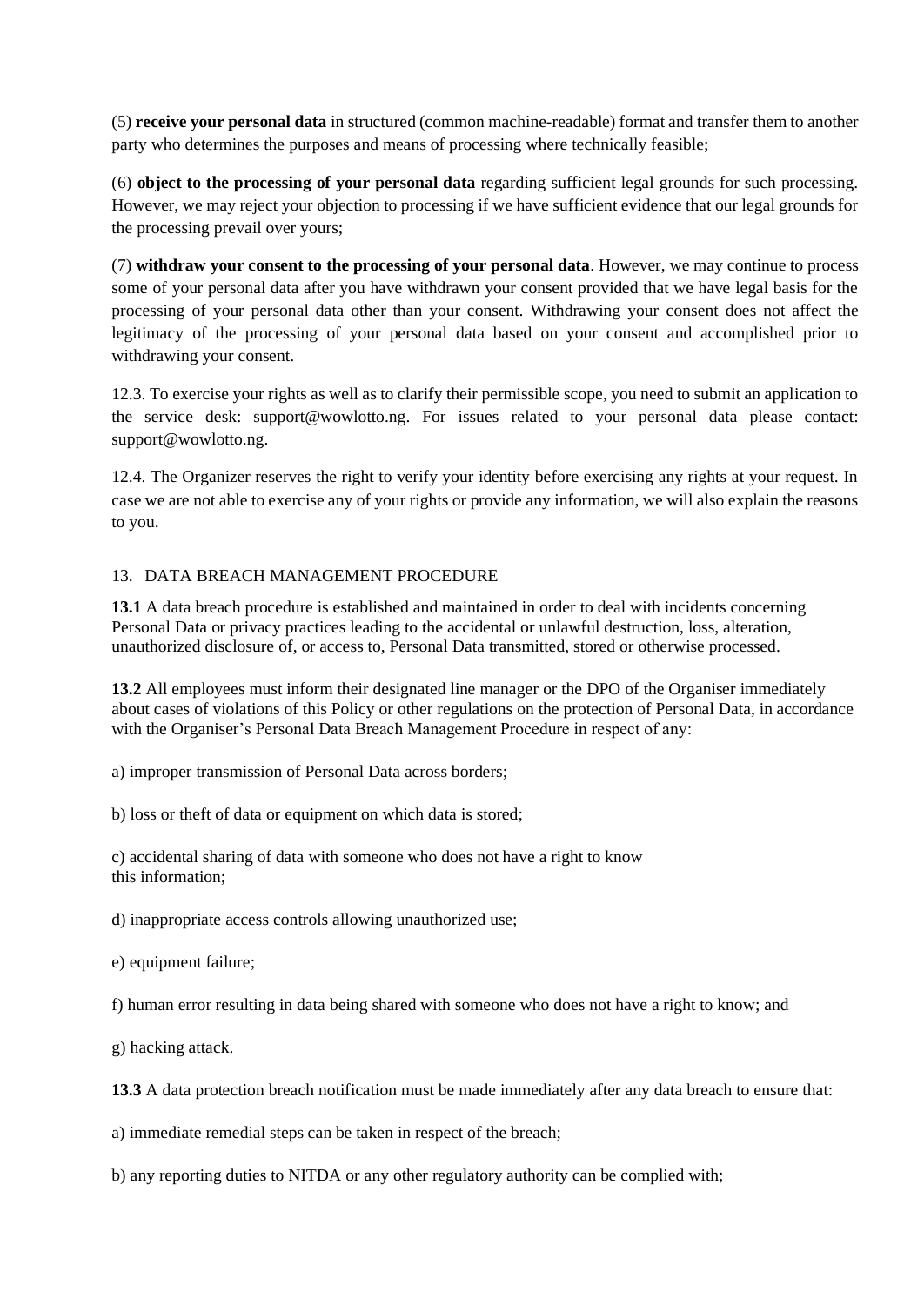c) any affected User can be informed; and

d) any stakeholder communication can be managed.

**13.4** When a potential breach has occurred, the Organiser will investigate to determine if an actual breach has occurred and the actions required to manage and investigate the breach as follows:

a) Validate the Personal Data breach;

b) Ensure proper and impartial investigation (including digital forensics if necessary) is initiated, conducted, documented, and concluded;

c) Identify remediation requirements and track resolution;

d) Report findings to the top management;

e) Coordinate with appropriate authorities as needed;

f) Coordinate internal and external communications; and

g) Ensure that impacted User are properly notified, if necessary.

**13.5** You can read more about the Organiser's Personal Data Breach Management Procedure.

## <span id="page-9-0"></span>14. DATA PROTECTION IMPACT ASSESSEMENT

The Organiser shall carry out a Data Protection Impact Assessment (DPIA) in respect of any new project or IT system involving the processing of Personal Data to determine whenever a type of processing is likely to result in any risk to the rights and freedoms of the User.

the Organiser shall carry out the DPIA in line with the procedures laid down in the the Organiser Data Protection Impact Assessment Policy.

### <span id="page-9-1"></span>15. DATA SECURITY

15.1 All Personal Data must be kept securely and should not be stored any longer than necessary. the Organiser will ensure that appropriate measures are employed against unauthorized access, accidental loss, damage and destruction to data. This includes the use of password-encrypted databases for digital storage and locked cabinets for those using paper form.

**15.2** To ensure security of Personal Data, the Organiser will, among other things, implement the following appropriate technical controls:

a) Industry-accepted hardening standards, for workstations, servers, and databases;

b) Full disk software encryption on all corporate workstation/laptops operating systems drives storing Personal and Personal/Sensitive Data;

c) Encryption at rest including key management of key databases;

d) Enable Security Audit Logging across all systems managing Personal Data;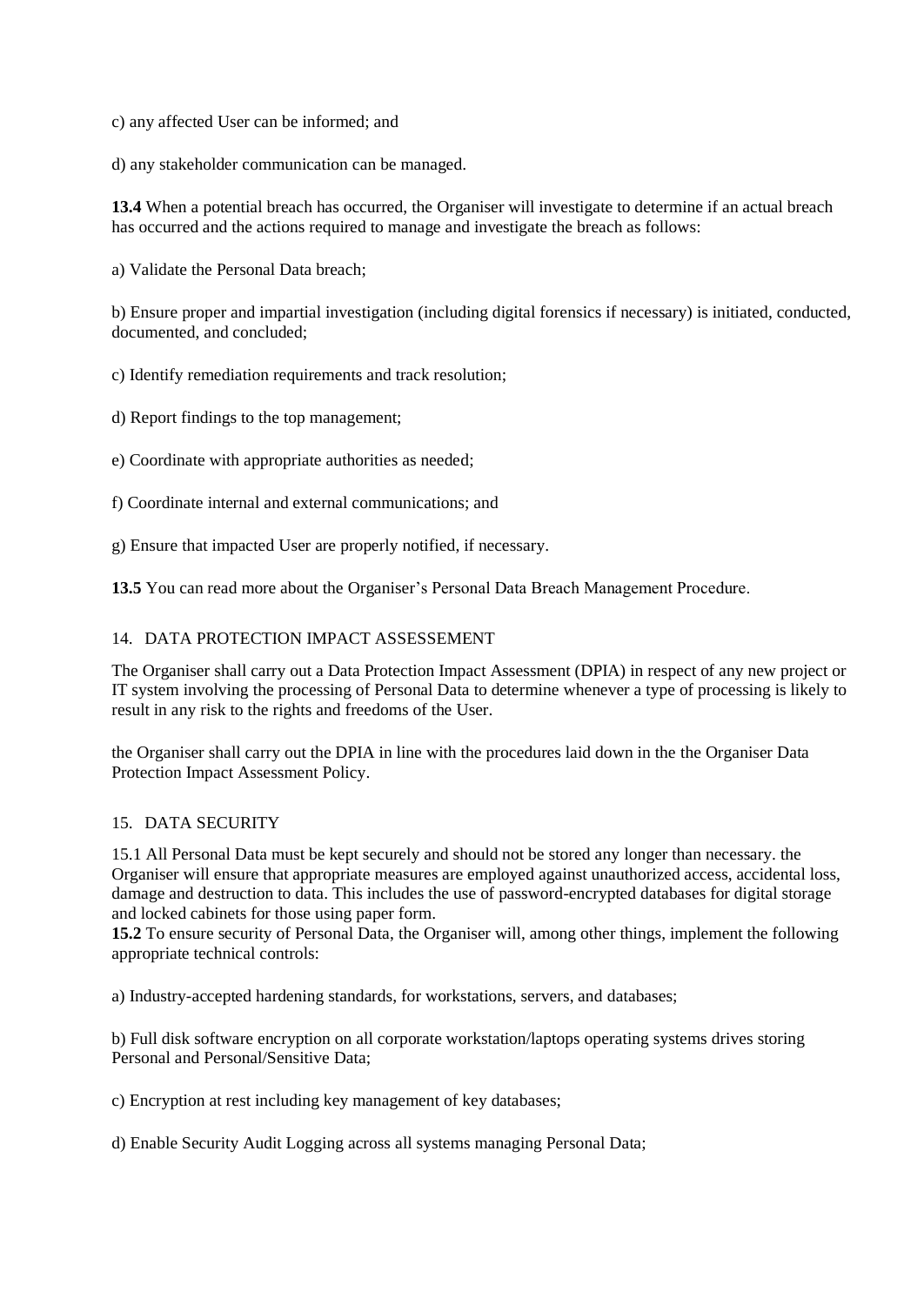e) Restrict the use of removable media such as USB flash, disk drives;

f) Anonymization techniques on testing environments; and

g) Physical access control where Personal Data are stored in hardcopy.

## <span id="page-10-0"></span>16. DATA PROTECTION OFFICER

16.1. The Organiser has appointed a Data Protection Officer(s) (DPO) responsible for overseeing the Organiser's data protection strategy and its implementation to ensure compliance with the NDPR requirements. The DPO is knowledgeable in data privacy and protection principles and is familiar with the provisions of the NDPR.

The contact details of the Data Protection officer are as follows –

The Data Protection Officer 0913 48 00 224 WOW LOTTO LIMITED N0 17, NUN STREET, MAITAMA, ABUJA, FCT 927001 , ABUJA, FCT, NIGERIA **support@wowlotto.ng**

The main tasks of the DPO include:

a) administering data protection policies and practices of the Organiser;

b) monitoring compliance with the NDPR and other data protection laws, data protection policies, awareness-raising, training, and audits;

c) advice the business, management, employees and third parties who carry on processing activities of their obligations under the NDPR;

d) acts as a contact point for the Organiser;

e) monitor and update the implementation of the data protection policies and practices of the Organiser and ensure compliance amongst all employees of the Organiser;

f) ensure that the Organiser undertakes a Data Impact Assessment and curb potential risk in the Organiser data processing operations; and

g) maintain a Data Base of all the Organiser data collection and processing operations of the Organiser.

# <span id="page-10-1"></span>17. DATA PROTECTION AUDIT

17.1 The Organiser shall conduct an annual data protection audit through a licensed Data Protection Compliance Organization (DPCOs) to verify the Organiser's compliance with the provisions of the NDPR and other applicable data protection laws.

The audit report will be certified and filed by the DPCO to NITDA as required under the NDPR.

### <span id="page-10-2"></span>18. RELATED POLICIES AND PROCEDURES

18.1 This Policy shall be read in conjunction with the following policies and procedures of the Organiser: